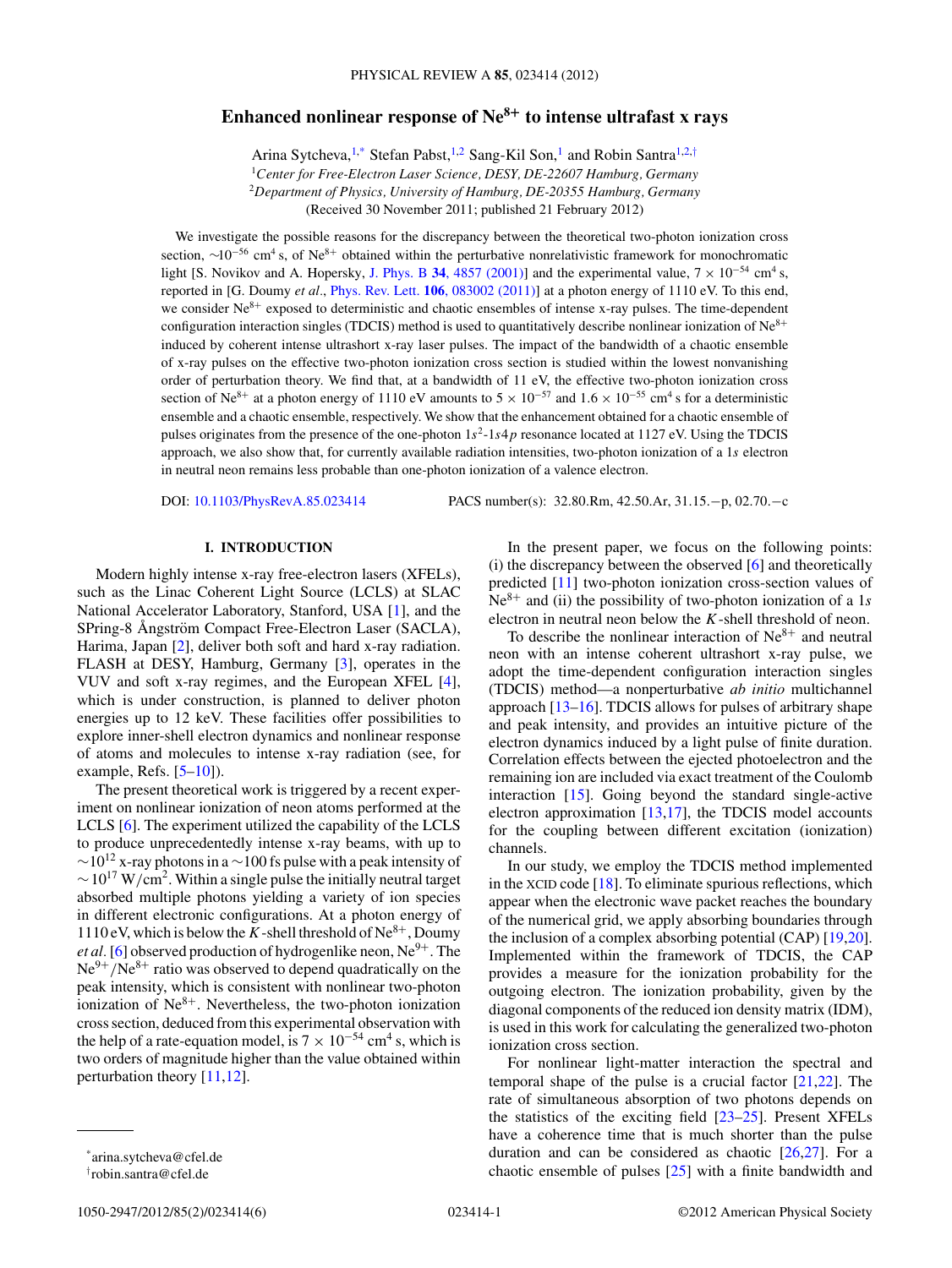<span id="page-1-0"></span>a short coherence time [\[28\]](#page-5-0), within the lowest nonvanishing order of perturbation theory (LOPT), the effective two-photon ionization cross section can be written as a convolution of the monochromatic two-photon cross section and the spectral distribution function. We investigate the effect of finite coherence time on the two-photon ionization cross section by using a Gaussian spectral distribution function. The monochromatic two-photon ionization cross section we calculate within the Hartree-Fock-Slater (HFS) model [\[29\]](#page-5-0), implemented within the XATOM code [\[30,31\]](#page-5-0). The results to be presented here indicate that the treatment of XFEL radiation as a chaotic finite-bandwidth ensemble of pulses, rather than a deterministic ensemble of pulses, is likely to be capable of explaining the enhanced two-photon ionization cross section reported in Ref. [\[6\]](#page-4-0).

The paper is organized as follows: we outline the theoretical approaches in Sec. II, present details on the numerical implementation and the obtained results in Sec. [III,](#page-2-0) and draw conclusions in Sec. [IV.](#page-4-0) Atomic units are used throughout, unless otherwise noted.

#### **II. THEORY**

### **A. Two-photon ionization cross section for a coherent finite pulse**

A detailed description of our implementation of the TDCIS method can be found in Ref. [\[14\]](#page-4-0). Briefly, we construct the electronic wave packet in an atom as a linear combination of the Hartree-Fock ground state  $|\Phi_0\rangle$  and one-particle–one-hole  $(1p-1h)$  excitations  $|\Phi_i^a\rangle$ ,

$$
|\Psi, t\rangle = \alpha_0(t) |\Phi_0\rangle + \sum_i \sum_a \alpha_i^a(t) |\Phi_i^a\rangle, \tag{1}
$$

where

$$
\left|\Phi_i^a\right\rangle = \frac{1}{\sqrt{2}} \{\hat{c}_{a\uparrow}^\dagger \hat{c}_{i\uparrow} + \hat{c}_{a\downarrow}^\dagger \hat{c}_{i\downarrow}\} \left|\Phi_0\right\rangle. \tag{2}
$$

Here, *i*, *j*, . . . label orbitals occupied in  $|\Phi_0\rangle$ , whereas unoccupied (virtual) orbitals are marked by *a,b, . . .* . The operators  $\hat{c}_{p\sigma}^{\dagger}$  and  $\hat{c}_{p\sigma}$  create and annihilate, respectively, electrons in a spin orbital of the modified Fock operator  $\hat{F}_{\text{CAP}} = \hat{F} - i\eta \hat{W}$ , which consists of the Fock operator  $\hat{F}$  and the CAP in the form  $-i\eta \hat{W}$ . The spin states are designated with  $\sigma$ . In the electric dipole approximation, the nonrelativistic Hamiltonian of the atom interacting with the x-ray field is given by

$$
\hat{H} = \hat{F}_{\text{CAP}} + \hat{V}_C - \hat{V}_{\text{HF}} - E_{\text{HF}} - \mathcal{E}(t)\hat{z},
$$
 (3)

where  $\hat{V}_C$  stands for the electron-electron Coulomb interaction,  $\hat{V}_{\text{HF}}$  and  $E_{\text{HF}}$  are the Hartree-Fock mean-field potential and ground-state energy, respectively, *z*ˆ is the dipole operator, and  $\mathcal{E}(t)$  is the electric field of the intense ultrashort laser pulse, which is assumed to be linearly polarized along the *z* axis. By substituting the wave function given by Eq. (1) into the time-dependent Schrödinger equation, one gets a set of coupled ordinary differential equations for the coefficients  $\alpha_0(t)$ and  $\alpha_i^a(t)$ .

Using the state  $|\Psi, t\rangle$ , we construct the reduced density matrix of the residual ion produced in the photoionization process,

$$
\hat{\rho}(t) = \text{Tr}_a[|\Psi, t\rangle\langle\Psi, t|],\tag{4}
$$

$$
\rho_{ij}(t) = \sum_{a,b} \alpha_i^a(t) \big[\alpha_j^b(t)\big]^* o_{ab},\tag{5}
$$

where *oab* stands for the overlap between eigenfunctions of  $\hat{F}_{\text{CAP}}$ . The CAP is only active at large distances from the atom, and hence, affects only virtual orbitals. Application of the CAP is equivalent to attenuation of the wave packet when it reaches the boundary of the numerical grid [\[32\]](#page-5-0). Because of the CAP, the norm of the wave packet from Eq.  $(1)$  as well as the norm of the reduced ion density matrix (4), are not conserved and decrease as ionization proceeds. In order to compensate for this loss of norm in the IDM, one has to introduce a correction [\[14,](#page-4-0)[33\]](#page-5-0):

$$
\delta \rho_{ij}(t) = 2\eta e^{i(\varepsilon_i - \varepsilon_j)t} \int_{-\infty}^t dt' \sum_{a,b} w_{ba} \alpha_i^a(t') [\alpha_j^b(t')]^*
$$
  
 
$$
\times e^{-i(\varepsilon_i - \varepsilon_j)t'},
$$
 (6)

with  $\varepsilon_i$  being the orbital energies and  $w_{ba}$  the matrix elements of the CAP operator  $\hat{W}$ . In the limit  $t \to \infty$ , i.e., after the ionizing pulse is over, a diagonal component of the corrected IDM,  $\rho_i + \delta \rho_i (\equiv \rho_{ii} + \delta \rho_{ii})$ , can be thought of as the excitation probability from an occupied orbital *i*. Under the conditions considered here, the uncorrected  $\rho_i$  vanishes for a sufficiently long time after the pulse is over, indicating that the photoelectron is completely absorbed by the CAP. Conversely, the IDM correction  $\delta \rho_i$  approaches a constant value at  $t \to \infty$ and can be interpreted as the ionization probability of an electron from orbital *i*.

The ionization probability per unit time due to direct absorption of *N* photons (in s<sup>-1</sup>) is given by  $\sigma^{(N)} J^N$ , where *J* is the photon flux in the number of photons cm<sup>-2</sup>s<sup>-1</sup>. This allows for a definition of an effective two-photon ionization cross section for a coherent pulse centered at a mean photon energy  $\omega_{\rm in}$  with a bandwidth of  $\Delta \omega_{\rm p}$ ,

$$
\sigma_{\text{coh}}^{(2)}(\omega_{\text{in}}, \Delta \omega_{\text{p}}) = \frac{\lim_{t \to \infty} \delta \rho_i(t)}{\int_{-\infty}^{\infty} dt \ J(t)^2}.
$$
 (7)

The quantities  $\omega_{\text{in}}$  and  $\Delta \omega_{\text{p}}$  enter the right-hand side of Eq. (7) implicitly through the IDM correction  $\delta \rho_i$ , obtained using the Hamiltonian from Eq.  $(3)$ , and the flux  $J(t)$ . The definition of Eq. (7) is valid provided the ground state is not depleted, i.e., in the perturbative limit.

#### **B. Two-photon ionization cross section for chaotic fields**

When defining the cross section in Eq. (7) we assume that the x-ray pulse is well defined (deterministic). In general, the radiation produced by an XFEL operating in the self-amplified spontaneous emission (SASE) regime is chaotic with respect to fluctuations in the electric field. The simplest way to account for the XFEL chaoticity is to recall that the *N*-photon ionization rate, within the LOPT, is proportional to  $N!J^N$ , which amounts to effective doubling (2!) of the cross-section value for two-photon ionization [\[21\]](#page-5-0). This factor of 2 cannot explain the discrepancy found in Ref. [\[6\]](#page-4-0). The most rigorous and accurate way to simulate the experimental situation would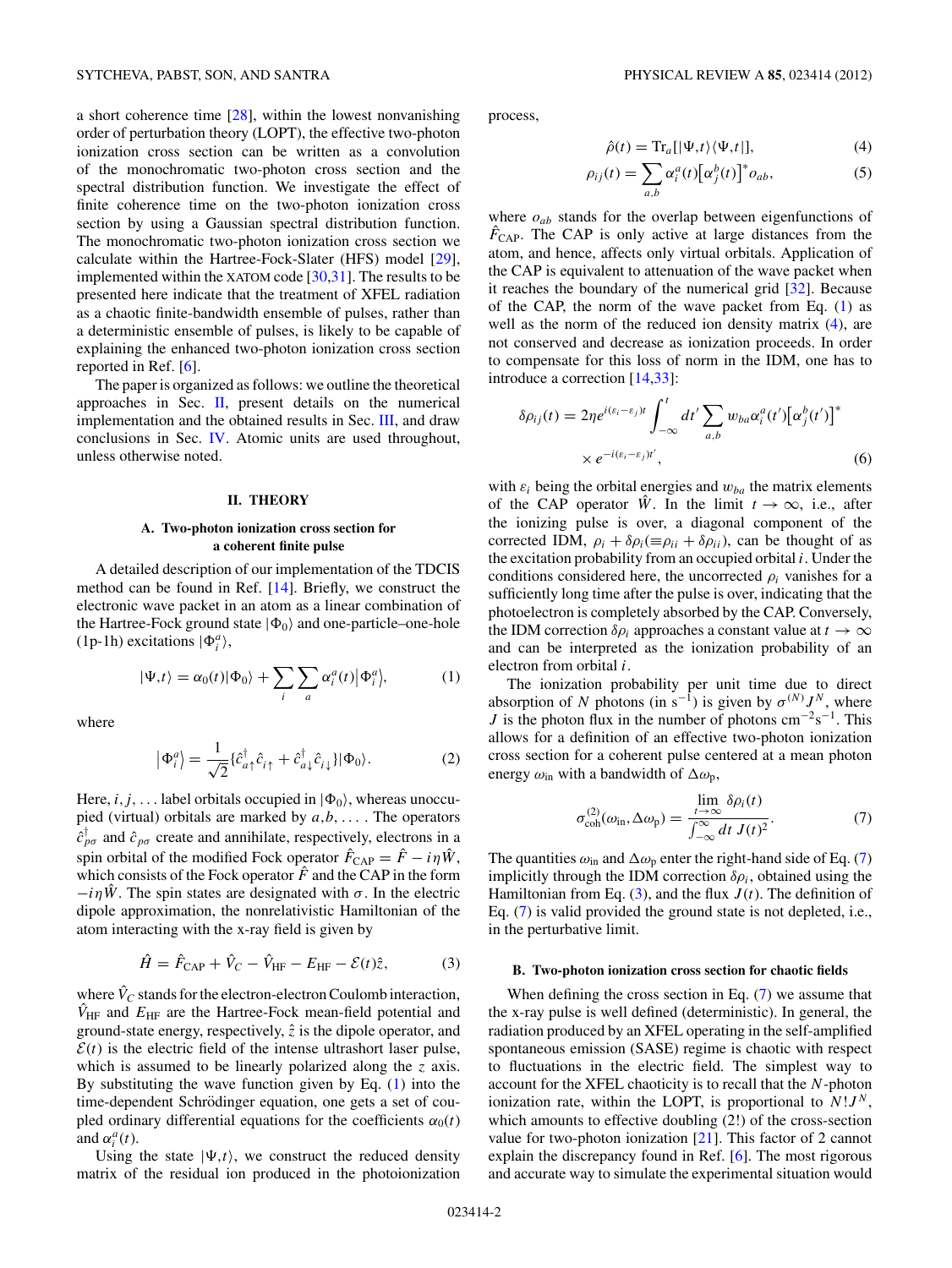<span id="page-2-0"></span>be by introducing an appropriate stochastic model [\[34,35\]](#page-5-0) for the radiation and solving the TDCIS equations many times using an ensemble of realistic pulses. Afterward one would have to average the results over all members of the ensemble. However, this approach is computationally very costly.

Here, we follow the result of Mollow [\[25\]](#page-5-0) who showed that within the second-order perturbation theory for a field consisting of finite chaotic pulses, the transition rate due to two-photon absorption during the pulse can be expressed in terms of the spectral first-order field correlation function. In the case of a finite-bandwidth field and near an intermediate resonance of the target atom the two-photon ionization cross section for an incoherent pulse can be cast in the form

$$
\sigma_{\text{incoh}}^{(2)}(\omega_{\text{in}}, \Delta \omega_{\text{p}}) = 2 \int_{-\infty}^{\infty} d\omega \,\sigma_{\text{LOPT}}^{(2)}(\omega) F(\omega, \omega_{\text{in}}, \Delta \omega_{\text{p}}), \tag{8}
$$

where  $F(\omega, \omega_{\text{in}}, \Delta \omega_{\text{p}})$  is the normalized spectral distribution function and  $\sigma_{\text{LOPT}}^{(2)}$  is the result of the LOPT for monochromatic radiation [\[11,12](#page-4-0)[,36\]](#page-5-0):

$$
\sigma_{\text{LOPT}}^{(2)}(\omega) = \pi (4\pi \alpha \omega)^2 \sum_{f} \delta(\omega_f - \omega_g - 2\omega)
$$

$$
\times \left| \sum_{l} \frac{\langle f|z|l\rangle \langle l|z|g\rangle}{\omega_g + \omega - \omega_l + i\Gamma_l/2} \right|^2, \qquad (9)
$$

with  $\alpha$  being the fine-structure constant. In Eq. (9),  $|f\rangle$ ,  $|l\rangle$ , and  $|g\rangle$  stand for final, intermediate, and ground states, respectively.  $\Gamma_l$  accounts for the natural linewidth of the intermediate states  $|l\rangle$ ;  $\omega_{g}$  and  $\omega_{l}$  denote energies of the ground and intermediate states, respectively. Note that the factor of 2 in Eq. (8) accounts for the enhancement of two-photon absorption from a single-mode chaotic field [\[21\]](#page-5-0).

The spectral distribution of a single XFEL pulse is very spiky and random [\[22,37\]](#page-5-0). Averaged over many shots the spectral distribution can be taken as a normalized Gaussian [\[38,39\]](#page-5-0),

$$
F(\omega, \omega_{\rm in}, \Delta \omega_{\rm p}) = \frac{2\sqrt{\ln 2}}{\sqrt{\pi} \Delta \omega_{\rm p}} \exp\left[-4 \ln 2 \left(\frac{\omega - \omega_{\rm in}}{\Delta \omega_{\rm p}}\right)^2\right].
$$
\n(10)

The result given by Eq.  $(8)$  can be understood as a nonlinear atomic response to a spectral range of uncorrelated modes. Here, the atomic response to the individual frequencies is summed incoherently. In contrast, Eq. [\(7\)](#page-1-0) represents nonlinear atomic response to a coherent pulse. In the next section, we apply Eqs. [\(7\)](#page-1-0) and (8) to calculate effective two-photon ionization cross sections of  $Ne^{8+}$  in the photon-energy range below its *K* edge.

#### **III. RESULTS AND DISCUSSION**

We start our numerical study with the nonlinear atomic response of  $Ne^{8+}$  to a deterministic coherent pulse using TDCIS implemented in the XCID code [\[18\]](#page-4-0). We obtain converged results by using a nonuniform radial grid extending from  $r = 0$  to  $r = 80$  a.u. with 1000 grid points and a pseudospectral-grid parameter  $\zeta = 0.461$  [\[14\]](#page-4-0). Under these conditions, there is an almost uniform orbital energy spacing of about 0.3 a.u. across a wide energy range (up to 150 a.u.) for



FIG. 1. (Color online) Intensity dependence of the ionization probability of Ne<sup>8+</sup>, given by the diagonal IDM correction  $\delta \rho_{1s}$ , at photon energies of 1225 eV (above the single-photon ionization threshold) and 1110 eV (below the single-photon ionization threshold). A deterministic pulse of 6-eV bandwidth (FWHM) is used.

the final states of the outgoing electron. The CAP starts at  $r =$ 50 a.u. We use a CAP strength  $\eta = 0.002$  a.u., which makes the energy levels broad enough to describe the quasicontinuum. In this range of  $\eta$ , we satisfy the stationarity condition with respect to *η*:  $\partial \left[\lim_{t\to\infty} \delta \rho_{1s}(t)\right] / \partial \eta = 0$ , where  $\rho_{1s}$  denotes the diagonal component of the IDM corresponding to the 1*s* orbital. The positions of  $1s^2$ -1*s np* resonances are obtained with an accuracy of 0.03 a.u. and the one-photon ionization potential of  $Ne^{8+}$  equals 43.9 a.u. (1194.1 eV). For the comparison, the experimental value of the ionization potential of  $Ne^{8+}$  is 1195 eV [\[40\]](#page-5-0). We account for angular momenta of the outgoing electron up to  $l_{\text{max}} = 2$ . The laser pulse is given by  $\mathcal{E}(t) = \mathcal{E}_0 \exp\{-2 \ln 2(t/\tau_p)^2\} \cos(\omega_{\text{in}}t)$ , where  $\tau_p$  is the FWHM duration of the pulse intensity<sup>1</sup> and  $\mathcal{E}_0$  is the peak electric field.

In Fig. 1, we show how the 1*s* ionization probability depends on intensity at two different photon energies used in the experiment  $[6]$ , below (1110 eV) and above (1225 eV) the one-photon ionization threshold. For the calculation we use a coherent pulse with a FWHM bandwidth of 6 eV. We can see that in double logarithmic scale the slope of the curve corresponding to 1110 eV is 2, while that for 1225 eV, the slope below saturation, is 1. This reflects the fact that at 1225 eV, 1*s* ionization is a one-photon process, whereas at 1110 eV, it is a two-photon process. Above ∼3 × 1018 W*/*cm2, depletion of the ground state becomes substantial.

Doumy *et al.* [\[6\]](#page-4-0) measured the mean photon energy with an uncertainty of several tenths of an electron volt and the pulse spectral width was  $10 \pm 1$  eV. <sup>2</sup> In Fig. [2,](#page-3-0) we show the two-photon ionization cross section, calculated using Eq. [\(7\)](#page-1-0) for several pulse durations corresponding to the FWHM bandwidths of 20, 15, 11, 8, and 6 eV. The peak electric

<sup>&</sup>lt;sup>1</sup>The pulse duration given in femtoseconds is inversely related to the bandwidth of the pulse given in eV as  $\Delta \omega_p = 1.8 / \tau_p$ .<br><sup>2</sup>G. Doumy (private communication).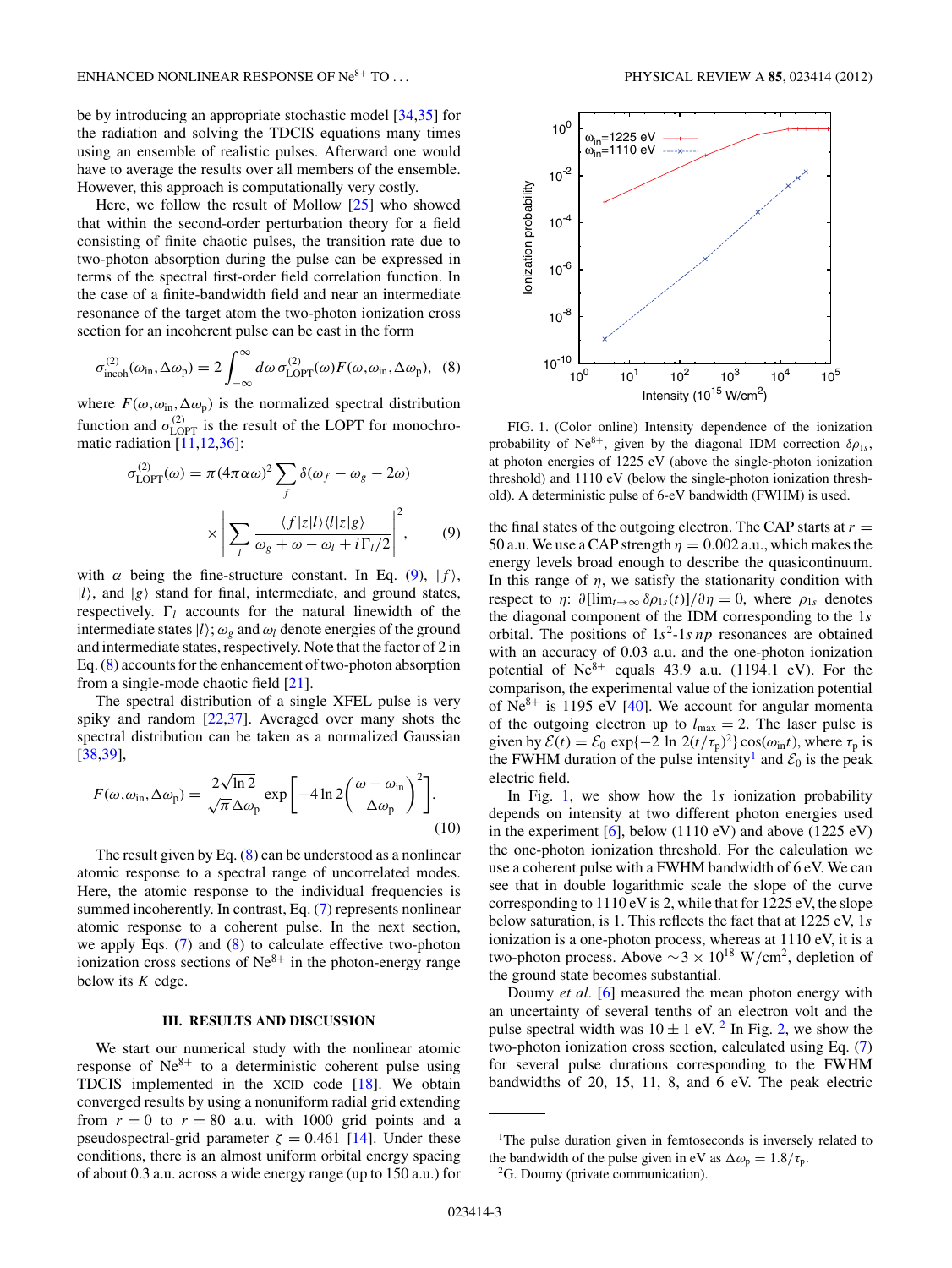<span id="page-3-0"></span>

FIG. 2. (Color online) Effective two-photon ionization cross section for  $Ne^{8+}$ . The TDCIS results are given by Eq. [\(7\)](#page-1-0) for several different pulse bandwidths (FWHM). The LOPT result is obtained using Eq. [\(9\)](#page-2-0). The point at 1110 eV corresponds to the experimental value of  $7 \times 10^{-54}$  cm<sup>4</sup> s reported in Ref. [\[6\]](#page-4-0).

field  $\mathcal{E}_0 = 0.03$  a.u. was used. Also shown is the cross section  $\sigma_{\text{LOPT}}^{(2)}(\omega)$  given by Eq. [\(9\)](#page-2-0). For the latter, we use the HFS model [\[29\]](#page-5-0), implemented within the XATOM code [\[30,31\]](#page-5-0). The HFS model positions the intermediate resonances at lower energies than those obtained in TDCIS, therefore we shifted the curve  $\sigma_{\text{LOPT}}^{(2)}(\omega)$  such that the  $1s^2$ -1*s*4*p* resonance is at the right position of 1127.1 eV. Doumy *et al.* [\[6\]](#page-4-0) noticed that in a similar perturbative calculation [\[11\]](#page-4-0) the authors did not account for the  $1s^2$ -1*s*4*p* resonance. We have included this resonance in both TDCIS and LOPT calculations. However, as we see from Fig. 2, neither the inclusion of this resonance nor the finite bandwidth of the radiation pulse taken into account in TDCIS can explain the discrepancy of several orders of magnitude between the theoretical and experimental values.

Now, we use Eq. [\(8\)](#page-2-0) to convolve the monochromatic two-photon ionization cross section obtained with Eq. [\(9\)](#page-2-0), with the spectral distribution function given by Eq. [\(10\)](#page-2-0), and show the results in Fig.  $3(a)$ . One can see that within the bandwidth, off from the resonances, the cross section is substantially enhanced, because the main contribution to the convolution in Eq. [\(8\)](#page-2-0) comes from the resonance peaks. Indeed, for a bandwidth of 11 eV the cross section at 1110 eV is  $1.6 \times 10^{-55}$  cm<sup>4</sup> s, thus is enhanced by at least one and one-half orders of magnitude with respect to the perturbative result (4 × 10<sup>-57</sup> cm<sup>4</sup> s). In Fig. 3(b), we show the relation between the pulse bandwidth  $\Delta\omega_p$  and mean photon energy *ω*in, which is needed for the calculated two-photon ionization cross section to reach the experimentally found value of  $7 \times 10^{-54}$  cm<sup>4</sup> s. For a bandwidth of 17 eV, the calculated cross section increases up to this value at the photon energy of 1110 eV used in the experiment. Thus, our findings suggest that the main reasons for the enhanced two-photon ionization cross section of  $Ne^{8+}$  at 1110 eV originate from the proximity of the  $1s^2$ -1*s*4*p* resonance, the chaoticity of the LCLS radiation, and the finite bandwidth of its pulses.

In connection with the study of two-photon ionization of core electrons, it is worth mentioning another recent



FIG. 3. (Color online) (a) Two-photon ionization cross section for Ne<sup>8+</sup>, given by Eq. [\(8\)](#page-2-0). The perturbative result  $\sigma_{\text{LOPT}}^{(2)}$  of Eq. [\(9\)](#page-2-0) (dotted line) is taken as a reference signal for averaging over different bandwidths (FWHM) of the pulses. The point at 1110 eV corresponds to the experimental value of  $7 \times 10^{-54}$  cm<sup>4</sup> s reported in Ref. [\[6\]](#page-4-0). (b) Relation between the bandwidth  $\Delta\omega_p$  and the mean photon energy  $\omega_{\text{in}}$  for which the two-photon ionization cross section  $\sigma_{\text{incoh}}^{(2)}$  is fixed at  $7 \times 10^{-54}$  cm<sup>4</sup> s.

experiment of Young *et al.* [\[5\]](#page-4-0), where direct multiphoton ionization of neon was completely shadowed by a sequence of one-photon ionization events. One of the measurements has been done at the photon energy of 800 eV, just below the *K* edge, 870 eV, of neutral neon. In this case, one x-ray photon carries enough energy to ionize valence electrons, and therefore the valence-shell electrons are stripped in a sequence of one-photon absorption processes. Creation of a 1*s*-shell vacancy is possible only through the absorption of two photons. No evidence for this process was detected.



FIG. 4. (Color online) Intensity dependence of the ionization probability of neutral neon, given by the IDM corrections  $\delta \rho_{1s}$  for 1*s* electrons and  $\delta \rho_{2s} + \sum_{m} \delta \rho_{2p_m}$  for valence electrons, at a photon energy of 800 eV (below the one-photon ionization threshold for the *K* shell, but above the one-photon ionization threshold for the valence shells). A deterministic pulse of 6-eV bandwidth (FWHM) is used.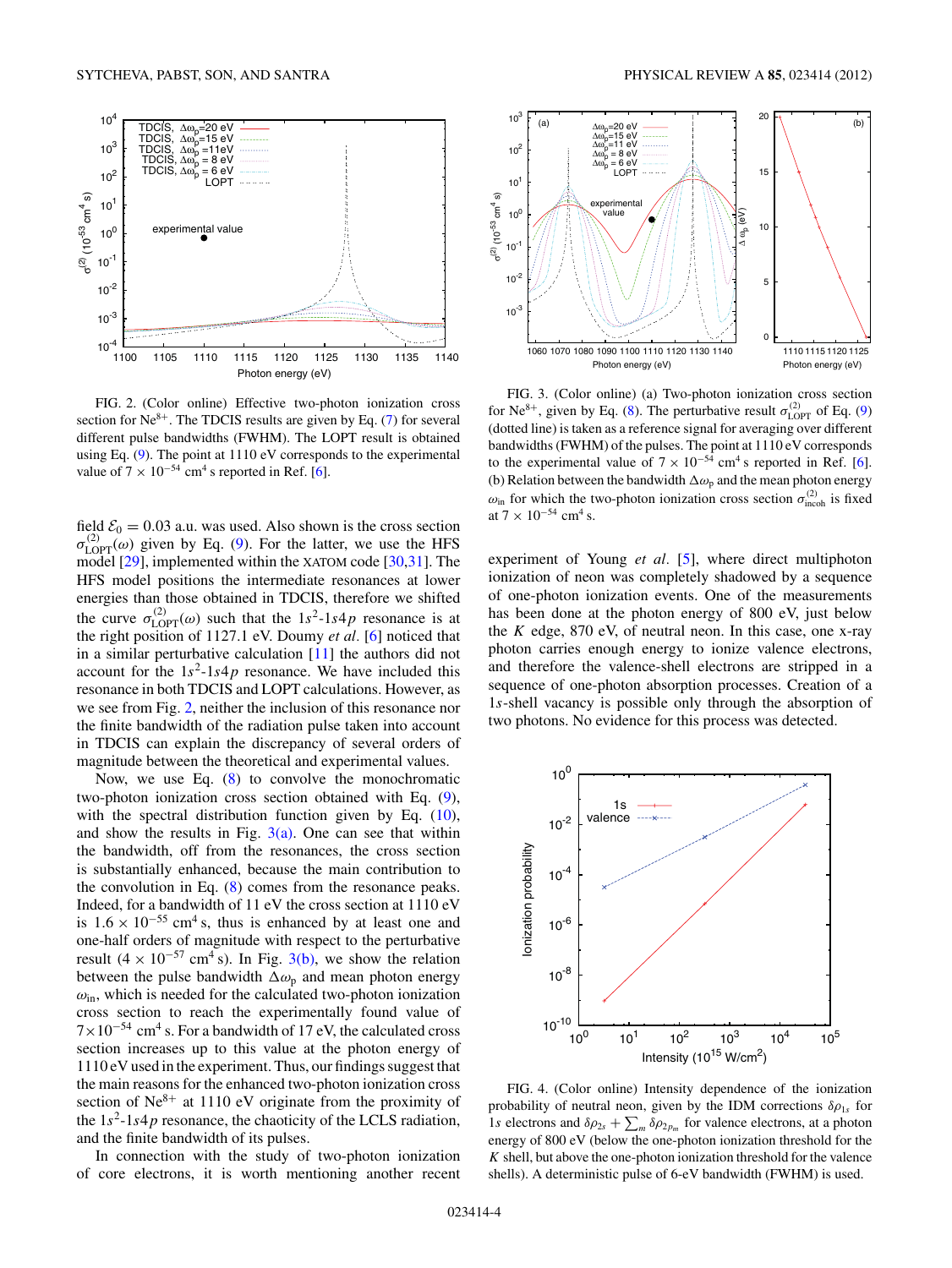<span id="page-4-0"></span>Using the TDCIS model, we study the possibility of creating a core hole in Ne via simultaneous absorption of two 800-eV photons. The converged result is obtained by using a maximum radius of 90 a.u. with 1000 grid points and  $\zeta = 0.461$ . A CAP of strength  $\eta = 0.002$  starts at 60 a.u. Accounting for angular momenta of the ionized electron up to  $l_{\text{max}} = 3$  is sufficient. In Fig. [4,](#page-3-0) we show the ionization probabilities of valence and core electrons for neutral neon as a function of peak intensity. One can see that at the intensity of  $3 \times 10^{17}$  W/cm<sup>2</sup> the probability of ejecting a 1s electron is more than  $10^2$  times smaller than that of ejection of a valence electron. With increasing intensity, the relative probability of 1*s* ionization with respect to valence ionization grows. Nevertheless, this calculation shows that direct two-photon processes with ejection of an inner-shell electron never dominate the one-photon ionization of valence electrons, even for a pulse as short as  $\tau_p = 300$ as (corresponding to a bandwidth of 6 eV). We confirm the observation of Young *et al.* [5] that multiphoton processes involving inner-shell electrons are overshadowed by valence ionization as long as the valence electrons are not stripped away.

#### **IV. CONCLUSION**

In conclusion, we investigated the two-photon ionization cross section of Ne<sup>8+</sup> in the vicinity of the  $1s^2$ -1*s*4*p* resonance. We presented a strategy for calculating the two-photon ionization cross section within the TDCIS framework. However, the TDCIS model, which allows for a perfectly coherent radiation pulse, does not explain the enhanced two-photon ionization cross section, obtained by Doumy *et al.* [6] at 1110 eV, in spite of the inclusion of the  $1s^2$ -1*s*4*p* resonance which was missing in Ref.  $[11]$ . The inclusion of the  $1s^2$ -1*s*4*p* resonance within the LOPT approach for monochromatic light does not explain the experimental result either. Chaoticity

- [1] P. Emma, R. Akre, J. Arthur, R. Bionta, C. Bostedt, J. Bozek, A. Brachmann, P. Bucksbaum, R. Coffee, F. Decker *et al.*, [Nat.](http://dx.doi.org/10.1038/nphoton.2010.176) Photonics **4**[, 641 \(2010\).](http://dx.doi.org/10.1038/nphoton.2010.176)
- [2] D. Pile, [Nat. Photonics](http://dx.doi.org/10.1038/nphoton.2011.178) **5**, 456 (2011).
- [3] W. Ackermann, G. Asova, V. Ayvazyan, A. Azima, N. Baboi, J. Bähr, V. Balandin, B. Beutner, A. Brandt, A. Bolzmann et al., [Nat. Photonics](http://dx.doi.org/10.1038/nphoton.2007.76) **1**, 336 (2007).
- [4] *The European X-Ray Free-Electron Laser Technical Design Report*, edited by M. Altarelli *et al.* (DESY, Hamburg, Germany, 2007), [\[http://xfel.desy.de/technical\\_information/tdr/tdr/\]](http://xfel.desy.de/technical_information/tdr/tdr/).
- [5] L. Young, E. Kanter, B. Krässig, Y. Li, A. March, S. Pratt, R. Santra, S. Southworth, N. Rohringer, L. DiMauro *et al.*, [Nature \(London\)](http://dx.doi.org/10.1038/nature09177) **466**, 56 (2010).
- [6] G. Doumy, C. Roedig, S.-K. Son, C. Blaga, A. DiChiara, R. Santra, N. Berrah, C. Bostedt, J. Bozek, P. Bucksbaum *et al.*, Phys. Rev. Lett. **106**[, 083002 \(2011\).](http://dx.doi.org/10.1103/PhysRevLett.106.083002)
- [7] M. Richter, M. Y. Amusia, S. V. Bobashev, T. Feigl, P. N. Juranic,´ M. Martins, A. A. Sorokin, and K. Tiedtke, [Phys. Rev. Lett.](http://dx.doi.org/10.1103/PhysRevLett.102.163002) **102**, [163002 \(2009\).](http://dx.doi.org/10.1103/PhysRevLett.102.163002)
- [8] A. Rudenko, L. Foucar, M. Kurka, T. Ergler, K. Kühnel, Y. Jiang, A. Voitkiv, B. Najjari, A. Kheifets, S. Lüdemann et al., [Phys.](http://dx.doi.org/10.1103/PhysRevLett.101.073003) Rev. Lett. **101**[, 073003 \(2008\).](http://dx.doi.org/10.1103/PhysRevLett.101.073003)

and short coherence time of the XFEL radiation, taken into account through the spectral distribution function in the crosssection expression obtained within LOPT, partially explain the observed enhancement. For the bandwidth of  $10 \pm 1$  eV, estimated in the experiment, we obtained an increase of the effective two-photon cross section by a factor of 40 with respect to the perturbative result for monochromatic radiation. To explain the experimentally observed value of  $7 \times 10^{-54}$  cm<sup>4</sup> s within this framework one would need a broader spectral bandwidth (∼17 eV) or a mean photon energy tuned closer to the  $1s^2$ -1*s*4*p* resonance. It is also worth noting that some indirect pathways that avoid production and two-photon ionization of ground-state  $Ne^{8+}$  have not been included in the rate-equation model used in Ref. [6]. This might have caused the experimental  $\sigma^{(2)}$  to be overestimated. Nevertheless, we believe the  $1s^2$ -1*s*4*p* resonance is the key to explain the enhanced two-photon ionization cross section of  $Ne^{8+}$  at 1110 eV, but its influence depends strongly on the XFEL spectral density and uncertainties in its mean photon energy.

From the study of neutral neon performed within the TDCIS framework, we also infer that, when available, valence electron stripping due to one-photon ionization dominates over twophoton ionization of inner-shell electrons even at intensities far beyond current experimental possibilities.

### **ACKNOWLEDGMENTS**

We gratefully acknowledge helpful discussions with Joe Frisch and Linda Young. We thank Alexandro Saenz for e-mail communication regarding Ref. [\[36\]](#page-5-0), and Gilles Doumy for providing important details on the experiment. A.S. is thankful to Gopal Dixit for his useful comments and Otfried Geffert for his help in software development.

- [9] R. Moshammer, Y. Jiang, L. Foucar, A. Rudenko, T. Ergler, C. Schröter, S. Lüdemann, K. Zrost, D. Fischer, J. Titze et al., Phys. Rev. Lett. **98**[, 203001 \(2007\).](http://dx.doi.org/10.1103/PhysRevLett.98.203001)
- [10] Y. Liu, S. Tschuch, A. Rudenko, M. Dürr, M. Siegel, U. Morgner, R. Moshammer, and J. Ullrich, [Phys. Rev. Lett.](http://dx.doi.org/10.1103/PhysRevLett.101.053001) **101**, 053001 [\(2008\).](http://dx.doi.org/10.1103/PhysRevLett.101.053001)
- [11] S. Novikov and A. Hopersky, J. Phys. B **34**[, 4857 \(2001\).](http://dx.doi.org/10.1088/0953-4075/34/23/327)
- [12] P. Koval, Ph.D. thesis, Universität Kassel, 2004.
- [13] N. Rohringer, A. Gordon, and R. Santra, [Phys. Rev. A](http://dx.doi.org/10.1103/PhysRevA.74.043420) **74**, 043420 [\(2006\).](http://dx.doi.org/10.1103/PhysRevA.74.043420)
- [14] L. Greenman, P. J. Ho, S. Pabst, E. Kamarchik, D. A. Mazziotti, and R. Santra, Phys. Rev. A **82**[, 023406 \(2010\).](http://dx.doi.org/10.1103/PhysRevA.82.023406)
- [15] S. Pabst, L. Greenman, P. J. Ho, D. A. Mazziotti, and R. Santra, Phys. Rev. Lett. **106**[, 053003 \(2011\).](http://dx.doi.org/10.1103/PhysRevLett.106.053003)
- [16] P. Krause, T. Klamroth, and P. Saalfrank, [J. Chem. Phys.](http://dx.doi.org/10.1063/1.2749503) **127**, [034107 \(2007\).](http://dx.doi.org/10.1063/1.2749503)
- [17] K. Kulander, K. Schafer, and J. Krause, *[Int. J. Quantum Chem.](http://dx.doi.org/10.1002/qua.560400839)* **40**[, 415 \(1991\).](http://dx.doi.org/10.1002/qua.560400839)
- [18] S. Pabst and R. Santra, XCID—A program package for multichannel ionization dynamics, Rev. 314, with contributions from P. J. Ho, CFEL, DESY, Hamburg, Germany, 2011.
- [19] U. Riss and H.-D. Meyer, J. Phys. B **26**[, 4503 \(1993\).](http://dx.doi.org/10.1088/0953-4075/26/23/021)